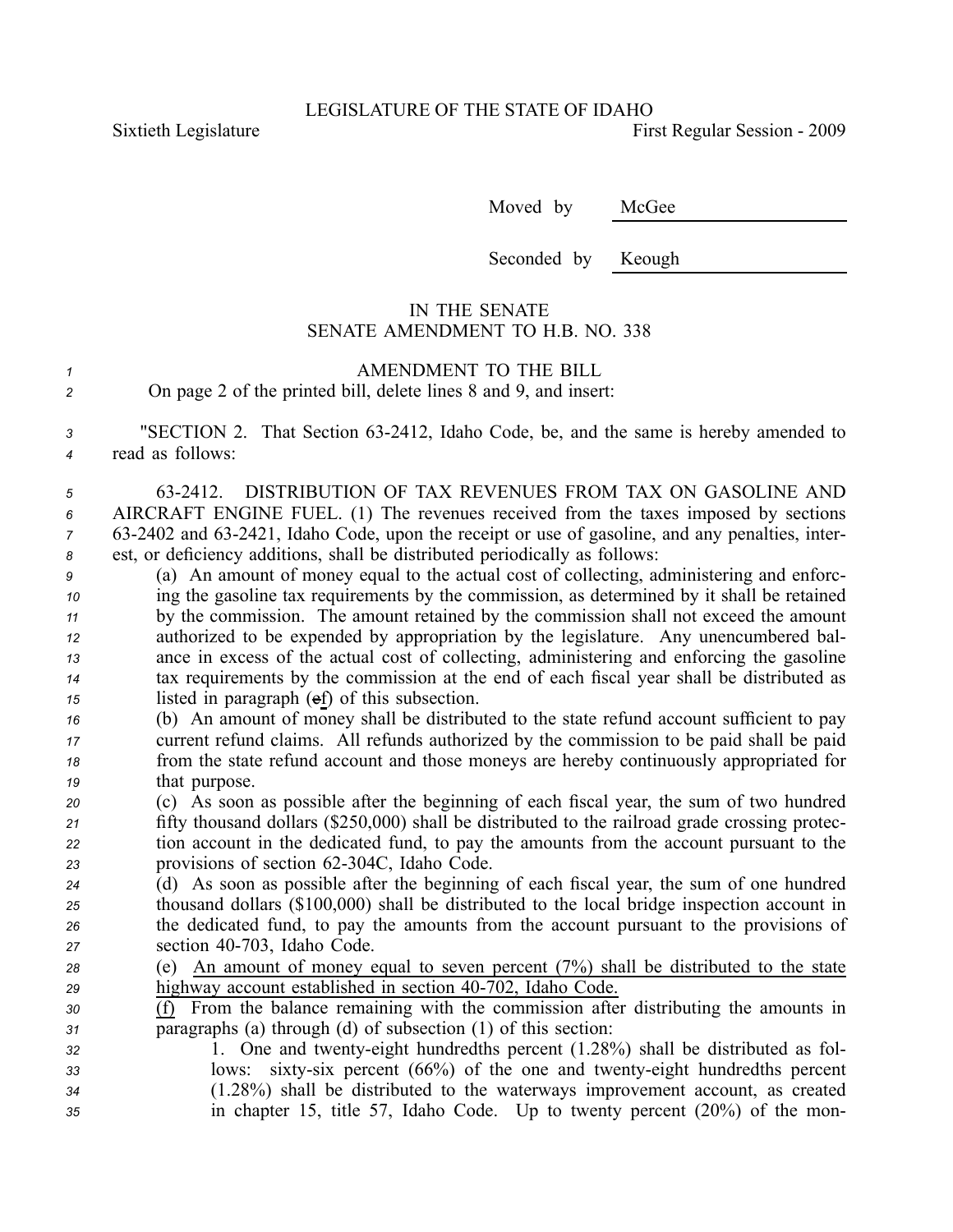eys distributed to the waterways improvement account under the provisions of this paragraph may be used by the department of parks and recreation to defray ad- ministrative costs. Any moneys unused at the end of the fiscal year by the de- partment of parks and recreation shall be returned to the state treasurer for deposit in the waterways improvement account. Thirtythree percen<sup>t</sup> (33%) of the one and twentyeight hundredths percen<sup>t</sup> (1.28%) shall be distributed into the park and recreation capital improvement account as created in section 571801, Idaho Code. 8 One percent (1%) of the one and twenty-eight hundredths percent (1.28%) shall be distributed to the search and rescue fund created in section 67-2913, Idaho Code;

 2. One and twentyeight hundredths percen<sup>t</sup> (1.28%) shall be distributed as fol- lows: sixty-six percent (66%) of the one and twenty-eight hundredths percent (1.28%) shall be distributed to the offroad motor vehicle account, as created in section 57-1901, Idaho Code. Up to twenty percent (20%) of the moneys dis- tributed to the offroad motor vehicle account by this subparagraph may be used by the department of parks and recreation to defray administrative costs. Any moneys unused at the end of the fiscal year by the department of parks and recre- ation shall be returned to the state treasurer for deposit in the off-road motor ve- hicle account. Thirty-three percent (33%) of the one and twenty-eight hundredths percen<sup>t</sup> (1.28%) shall be distributed into the park and recreation capital improve- ment account as created in section 57-1801, Idaho Code. One percent (1%) of the 21 one and twenty-eight hundredths percent (1.28%) shall be distributed to the search 22 and rescue fund created in section 67-2913, Idaho Code; and

23 3. Forty-four hundredths percent (.44%) shall be distributed to the park and recre- ation capital improvement account as created in section 571801, Idaho Code, to be used solely to develop, construct, maintain and repair roads, bridges and park-ing areas within and leading to parks and recreation areas of the state.

*<sup>27</sup>* 4. The balance remaining shall be distributed to the highway distribution account z<sup>8</sup> created in section 40-701, Idaho Code.

*<sup>29</sup>* (2) The revenues received from the taxes imposed by section 632408, Idaho Code, and *<sup>30</sup>* any penalties, interest, and deficiency amounts, shall be distributed as follows:

*<sup>31</sup>* (a) An amount of money shall be distributed to the state refund account sufficient to pay *<sup>32</sup>* current refund claims. All refunds authorized by the commission to be paid shall be paid *<sup>33</sup>* from the state refund account, and those moneys are hereby continuously appropriated.

*<sup>34</sup>* (b) The balance remaining of all the taxes collected shall be distributed to the state aero-*35* **nautics account, as provided in section 21-211, Idaho Code.** 

*<sup>36</sup>* SECTION 3. That Section 632418, Idaho Code, be, and the same is hereby amended to *<sup>37</sup>* read as follows:

 632418. DISTRIBUTION OF TAX REVENUES FROM TAX ON SPECIAL FUELS. The revenues received from the tax imposed by this chapter upon the receipt of special fuel and any penalties, interest, or deficiency additions, or from the fees imposed by 41 the commission under the provisions of section 63-2424 or 63-2438, Idaho Code, shall be distributed as follows:

*<sup>43</sup>* (1) An amount of money equal to the actual cost of collecting, administering and enforc-*<sup>44</sup>* ing the special fuels tax provisions by the commission, as determined by it shall be retained by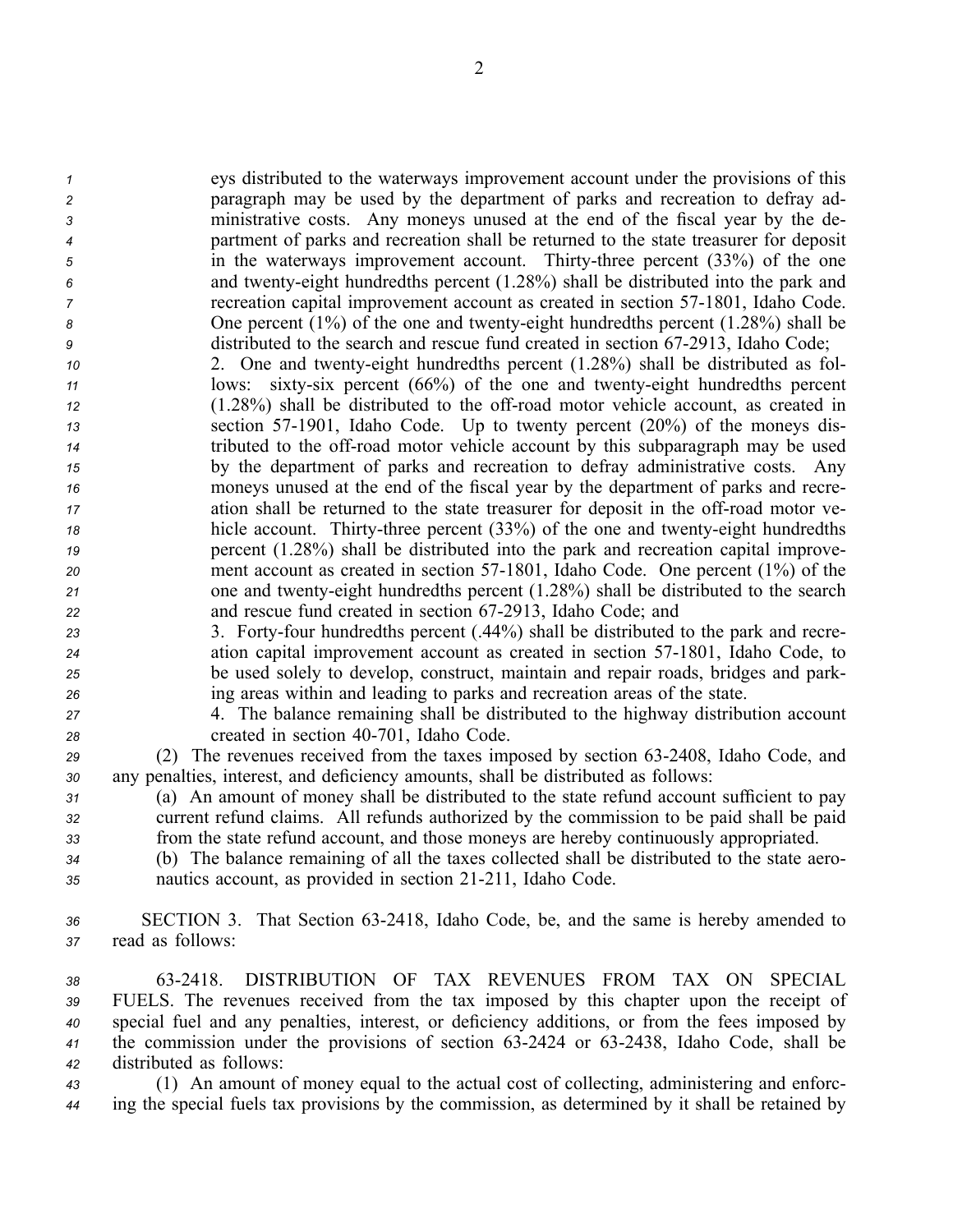the commission. The amount retained by the commission shall not exceed the amount autho- rized to be expended by appropriation by the legislature. Any unencumbered balance in excess of the actual cost of collecting, administering and enforcing the special fuels tax requirements by the commission at the end of each fiscal year shall be distributed to the highway distribution *5* account. (2) An amount of money shall be distributed to the state refund account sufficient to pay current refund claims. All refunds authorized by the commission to be paid under this chapter shall be paid from the state refund account, those moneys being hereby continuously appropriated. (3) An amount of money equal to seven percen<sup>t</sup> (7%) shall be distributed to the state highway account as established in section 40-702, Idaho Code. (4) The balance remaining with the commission after distributing the amounts specified in subsections (1) and (2) of this section shall be distributed to the highway distribution ac-14 count, established in section 40-701, Idaho Code. 15 SECTION 4. That Section 40-701, Idaho Code, be, and the same is hereby amended to read as follows: 17 40-701. HIGHWAY DISTRIBUTION ACCOUNT -- APPORTIONMENT. (1) There is established in the state treasury an account known as the "Highway Distribution Account," to which shall be credited: 20 (a) Moneys as provided by sections  $63-2412(1)(ef)4$ . and  $63-2418(3-4)$ , Idaho Code; (b) All moneys collected by the department, their agents and vendors, and county as- sessors and sheriffs, under the provisions of title 49, Idaho Code, excep<sup>t</sup> as otherwise specifically provided for; and (c) All other moneys as may be provided by law. (2) The highway distribution account shall be apportioned as follows: (a) Thirtyeight percen<sup>t</sup> (38%) to local units of governmen<sup>t</sup> as provided in section 40709, Idaho Code; (b) Fifty-seven percent (57%) to the state highway account established in section 40-702, Idaho Code; and (c) Five percent (5%) to the law enforcement account, established in section 67-2914, Idaho Code. The state controller shall cause the remittance of the moneys apportioned to local units of governmen<sup>t</sup> not later than January 25, April 25, July 25 and October 25 of each year, and to the state highway account and the law enforcement account as the moneys become available to the highway distribution account. (3) Interest earned on the investment of idle moneys in the highway distribution account shall be paid to the highway distribution account. (4) All idle moneys in the dedicated highway trust or asset accounts or subaccounts established from highway user revenues, reimbursements, fees or permits shall be invested by 39 the state treasurer in the same manner as provided under section 67-1210, Idaho Code, with respec<sup>t</sup> to other surplus or idle moneys in the state treasury. Interest earned on the investments shall be returned to the various highway trust or asset accounts and subaccounts. SECTION 5. That Section 414910, Idaho Code, be, and the same is hereby amended to read as follows:

3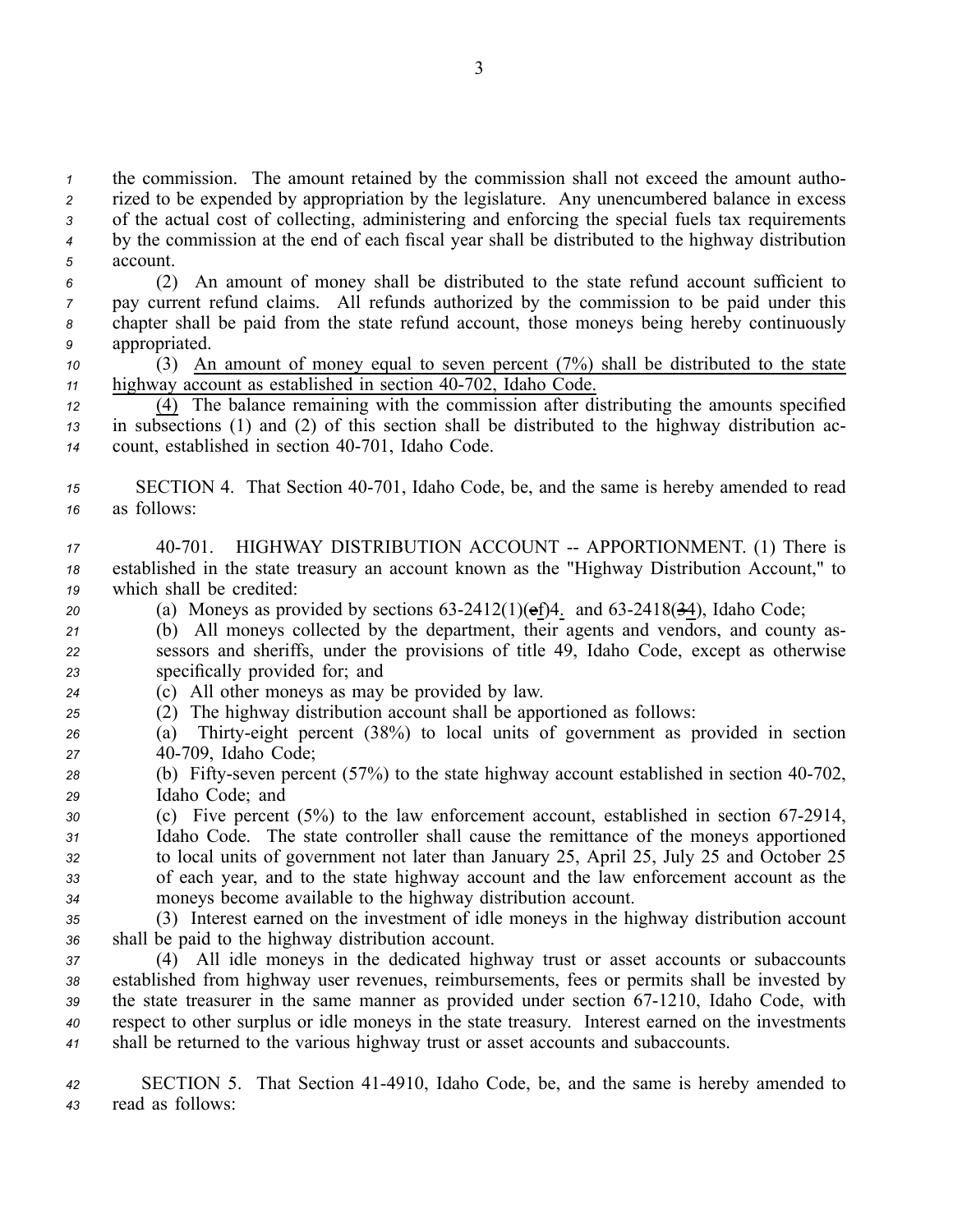414910. DISTRIBUTION OF APPLICATION FEES AND TRANSFER FEES. (1) The application fees and the transfer fees collected as provided in this chapter shall be promptly remitted to the state treasurer for deposit in the Idaho petroleum clean water trust fund. The transfer fees and accumulated interest which accrued to the fund prior to August 3, 1995, shall remain in the fund. The transfer fees and accumulated interest, which have been held in <sup>a</sup> sep- arate suspense account since August 3, 1995, shall be distributed as provided in subsection (4) of this section. The transfer fees and accumulated interest which accrue to the Idaho petroleum clean water trust fund subsequent to April 1, 1997, shall be distributed monthly thereafter as provided in subsection (5) of this section.

 (2) An amount of money equal to the actual cost of collecting, administering and en- forcing the transfer fee by the commission, as determined by it, shall be retained by the com- mission. The amount retained by the commission shall not exceed the amount authorized to be expended by appropriation by the legislature. Any unencumbered balance in excess of the actual cost of collection, administering and enforcing the transfer fee requirements by the com- mission at the end of each fiscal year shall be remitted to the state treasurer for deposit into the Idaho petroleum clean water trust fund.

 (3) From the receipts of the transfer fee, an amount of money shall be distributed to the 18 state refund account established under section 63-3067, Idaho Code, sufficient to reimburse that account for all current refund claims under this chapter paid from that account. Any refunds due and owing from the commission under this chapter shall be paid from the state refund account and those moneys are hereby continuously appropriated for that purpose.

 (4) For the distribution on April 1, 1997, the balance of the transfer fees and accumulated interest accruing to the separate suspense account established for such fees on August 3, 1995, which remain after distributing the amounts specified in subsections (2) and (3) of this section, shall be distributed as follows:

- *<sup>26</sup>* (a) Twenty percen<sup>t</sup> (20%) to the Idaho petroleum clean water trust fund established in *<sup>27</sup>* section 414905, Idaho Code;
- *<sup>28</sup>* (b) Three percen<sup>t</sup> (3%) to the Idaho department of parks and recreation in accordance *29* with subparagraphs 1., 2., and 3. of paragraph (ef), subsection (1) of section 63-2412, *<sup>30</sup>* Idaho Code; and
- *<sup>31</sup>* (c) The remainder shall be distributed:
- *<sup>32</sup>* (i) Six million dollars (\$6,000,000) to the state highway account for adminis-*33* tration by the Idaho transportation department as provided in section 41-4910A, *<sup>34</sup>* Idaho Code; and
	-
- *<sup>35</sup>* (ii) The balance remaining to the highway distribution account established in sec-*<sup>36</sup>* tion 40701, Idaho Code.
- *<sup>37</sup>* (5) For the distribution at the end of fiscal year 1997 and monthly thereafter, the balance *<sup>38</sup>* of the transfer fees and accumulated interest accruing to the Idaho petroleum clean water trust *<sup>39</sup>* fund which remain after distributing the amounts specified in subsections (2) and (3) of this *<sup>40</sup>* section, shall be distributed as follows:
- *<sup>41</sup>* (a) Seventyseven percen<sup>t</sup> (77%) to the highway distribution account established in sec-*<sup>42</sup>* tion 40701, Idaho Code; and
- *<sup>43</sup>* (b) Three percen<sup>t</sup> (3%) to the Idaho department of parks and recreation in accordance *<sup>44</sup>* with subparagraphs 1., 2., and 3. of paragraph (ef), subsection (1) of section 632412, *<sup>45</sup>* Idaho Code.